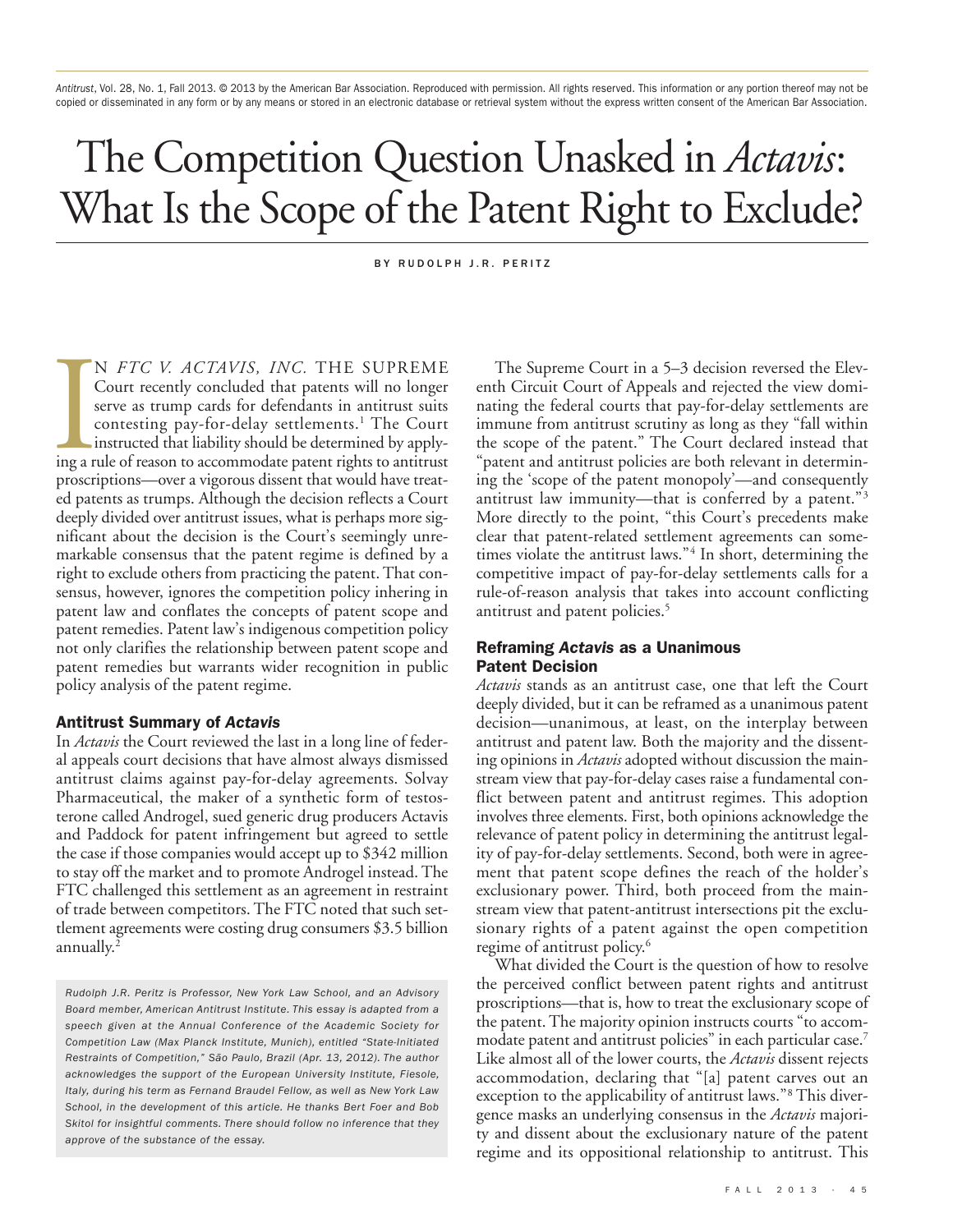consensus merits investigation because it ignores the competition doctrines inherent in the patent regime.

#### **Competition Policy Within the Patent Regime**

Competition doctrines working in the patent regime have been applied in Supreme Court decisions and are supported by economics scholarship, both recent and long-established.

*Baseline of Free Competition.* Antitrust's conceptual commitment to free competition is no surprise, but the role of competition within the patent regime is not widely recognized. Perhaps the clearest statement of the latter is found in the Supreme Court's *Bonito Boats* decision. Almost 25 years ago, Justice Sandra Day O'Connor wrote: "[F]ree exploitation of ideas will be the rule, to which the protection of a federal patent is the exception."9 At issue was preemption of a Florida statute granting patent-like protection to unpatented designs for boat hulls. Justice O'Connor explained for a unanimous Court that the state law was preempted because its patent-like protection conflicted with fundamental patent policy:

The Patent Clause itself reflects a balance between the need to encourage innovation and the avoidance of monopolies which stifle competition without any concomitant advance in the "Progress of Science and useful Arts." . . . [T]he stringent . . . novelty and nonobviousness requirements express a congressional determination that the purposes behind the Patent Clause are best served by free competition and exploitation of either that which is already available to the public or that which may be readily discerned from publicly available material. 10

Justice O'Connor concluded that there is a "baseline of free competition upon which the patent system's incentive to creative effort depends."11

But what exactly does "free competition" mean?<sup>12</sup> The answer becomes clear once we restate the question as follows: What is it that we want to free competition from? In the United States, this question has long received two different responses. First, we want to free competition from political control and government intervention. In this sense, free competition expresses a commitment to entrepreneurial liberty that supports antitrust as a market-based alternative to the heavy hand of government industrial policy. Second, we want to free competition from private economic control, from the oppressive power of accumulated private capital. In this second sense, free competition expresses a commitment to rough equality. In short, "free competition" reflects commitments to both liberty and equality, and concerns about oppressive power, both political and economic. 13

These commitments to equality and liberty sometimes create tension in the ethic of free competition, and that is clearly the case with patents. Patents infringe on free competition's commitment to entrepreneurial liberty because the patent grant embodies direct government intervention into the marketplace of ideas as well as commercial markets. Second, patents encroach on free competition's commitment

to commercial equality insofar as they grant owners special rights to restrain competitors as a means of pursuing economic monopoly. 14

The majority *Actavis* opinion includes one glimmer of recognition of patent law's baseline of free competition. After discussing the Court's long-standing practice of antitrust scrutiny of patent settlement agreements, Justice Breyer noted that "It would be difficult to reconcile the proposed right [described in the dissent] with the patent-related policy of eliminating unwarranted patent grants so the public will not 'continually be required to pay tribute to would-be monopolists without need or justification.'"15 Moreover, that particular passage echoes language in Justice Breyer's earlier opinion in *Metabolite*, <sup>16</sup> which had cited *Bonito Boats* for the proposition that patent policy should maintain a "careful balance"17 between monopoly and competition: "[S]ometimes *too much* patent protection can impede rather than 'promote the Progress of Science and useful Arts,' the constitutional objective of patent and copyright protection."<sup>18</sup>

The *Actavis* decision calls for antitrust inquiry to determine the right balance between patent monopoly and competition. But *Actavis* did not consider the *Bonito Boats* question of patent competition, something not strictly necessary to resolve the antitrust issue before the Court. However, that very question will arise for trial courts in following the *Actavis* decision's instruction to include both patent and antitrust policies in their rule-of-reason analysis.

*Competition Policy in Recent Supreme Court Patent Cases.* Recent Supreme Court decisions have adopted a number of doctrines that effectively expanded the scope of competition by narrowing patent rights. *Myriad Genetics* opened competition in biogenetic research by rejecting the patentability of DNA segments merely because they have been isolated. <sup>19</sup> *KSR International* expanded competition in the enormous field of combination inventions by raising the non-obviousness requirement for patentability. <sup>20</sup> *Integra Lifesciences I* broadened the scope of competition in pharmaceutical markets by giving an expansive reading to the Hatch-Waxman Act's grant of a privilege to unlicensed experimentation with patented drugs in the course of seeking FDA approval. <sup>21</sup> These decisions and the competition policies underlying them run counter to the canonical view of fundamental conflict between the antitrust and patent regimes. As *Bonito Boats* teaches explicitly, the patent regime rests on a baseline of free competition. 22

*The Uneasy Case for Patents as Promotion of Innovation.* Supreme Court Justices have expressed skepticism about the incentive value of patent rights to promote invention. For example, in his partial dissent in the *Marconi Wireless* case of 1943, Justice Felix Frankfurter remarked:

For all I know the basic assumption of our patent law may be false, and inventors and their financial backers do not need the incentive of a limited monopoly to stimulate invention. But whatever revamping our patent laws may need, it is the business of Congress to do the revamping. 23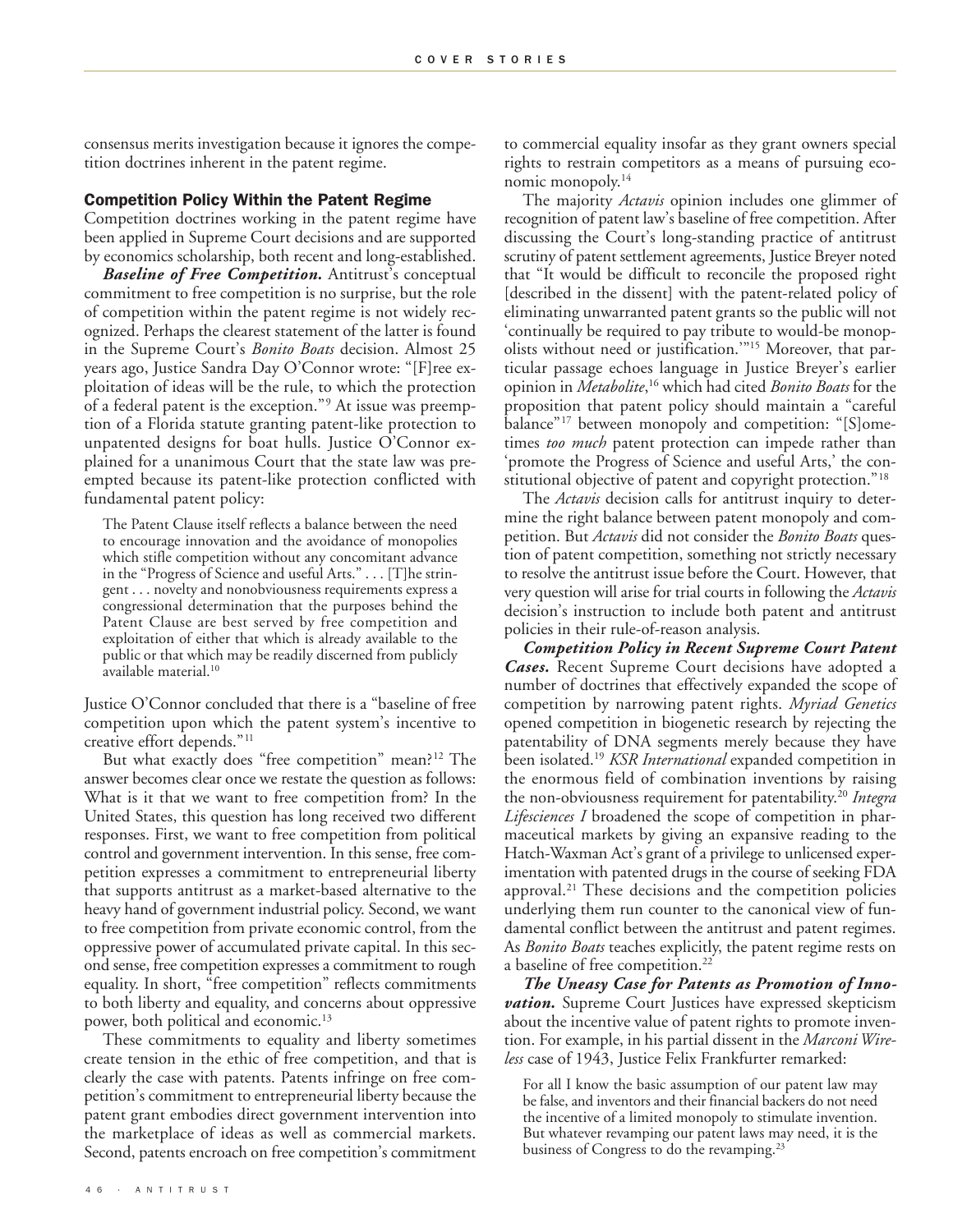Still, the dominant view of judges and scholars remains that patent rights are fittingly understood as constitutionally drawn incentives to encourage inventive activity and its commercialization. <sup>24</sup> This jurisprudential principle is consistent with the intuitively attractive economic tenet that patents provide the financial incentive needed for inventors and their investors to engage in research and development. And when patents provide that incentive, the ensuing economic progress improves social welfare. In economic terms, without the incentive of patent protection, new ideas and their embodiments would be too quickly and easily copied, imitated, and reproduced. Without patents, fewer inventors and their investors would gain profit sufficient to undertake the risky venture of research and development. In this economic reformulation of constitutional design, government intervention is justified by the market failure of unfettered competition.

Although the economic incentive rationale for patents is intuitively attractive, the fact is that it does not hold. There are deep problems with the logic, problems that have been recognized by economists and policy makers since the mid-19th century. <sup>25</sup> In 1958, economist Fritz Machlup submitted his report to Congress, entitled "An Economic Review of the Patent System."<sup>26</sup> His was the most influential of 15 reports commissioned by a Congress concerned whether the costs of the patent system were justified. Machlup summarized the economic literature as follows: "None of the empirical evidence at our disposal and none of the theoretical arguments presented either confirms or confutes the belief that the patent system has promoted the progress of the technical arts and the productivity of the economy."<sup>27</sup> Nevertheless, Machlup recommended that we continue to "muddle through," because there has been "a patent system for a long time," and "it would be irresponsible, on the basis of our present knowledge, to abolish it."<sup>28</sup>

The 50 years of empirical studies since Machlup's report have failed to provide persuasive support for the benefit side of incentive theory. Despite 50 years of trying, economists have found no significant empirical support for the view that the economic benefits of patents are superior to those of open competition in the encouragement of innovation or the advancement of economic growth. Rather, both patents and competition free of patents produce innovation that leads to indeterminate improvements in social welfare. Yet innovation free of patent protection promises advantages in both allocative and dynamic efficiency since lower prices to end users, both consumers and follow-on inventors, tend to increase dissemination and, with it, social welfare. <sup>29</sup> For this and other reasons, the social benefits of a patent regime have not been shown to justify its social costs as a general matter. $^{30}$ 

But since *Actavis* arose in the pharmaceutical sector, there is at least some support for the narrower argument that patents do spur innovation in that specific sector, given the high cost and easy appropriation of the knowledge produced by research and development. <sup>31</sup> This argument persuaded

**Although the economic incentive rationale for patents is intuitively attractive, the fact is that it does not hold. There are deep problems with the logic, problems that have been recognized by economists and policy makers since the mid-19th centur y.**

Congress to amend the Food, Drug & Cosmetics Act with the Hatch-Waxman Act of 1984. <sup>32</sup> Congress intended a balanced approach to heed the pharmaceutical industry's call for an extended patent term, which in practice had been shortened by the lengthy FDA approval process and, at the same time, to invite generic drug makers to contest weak patents and thereby seek earlier market entry, in order to lower drug prices.<sup>33</sup> But the weight of unintended consequences, especially the practice of pay-for-delay settlements, has unbalanced the intended trade-off to the detriment of consumers by taking settling generic drug producers off the market.

### *eBay***: Patent Remedies and Competition Policy**

Among recent patent decisions by the Supreme Court, it is the landmark *eBay* case<sup>34</sup> that has likely had the broadest impact both within the patent regime and without. <sup>35</sup> Although *eBay* is generally viewed as a remedy case, it is also important for its implicit validation of patent law's concern for competition. Indeed, *eBay*'s more stringent test for granting permanent injunctions has had the shocking result of opening the patent holder to competition by patent infringers.

In sharp contrast to the *Actavis* Court's unexamined view that the scope of the patent is the measure of its exclusionary power, *eBay* teaches that patent scope is not a unitary concept: "[T]he creation of a right is distinct from the provision of remedies for violations of that right."36 In other words, the scope of the patent right does not necessarily coincide with the scope of the remedy.

A unanimous Court rejected the Federal Circuit's "general rule that courts will issue permanent injunctions against patent infringement absent exceptional circumstances."37 In rejecting this general rule, *eBay* held that issuance of permanent injunctions summons "familiar principles [of equity that] apply with equal force to disputes arising under the Patent Act."<sup>38</sup> Justice Thomas' opinion for the Court provides a clear and unembellished basis for the more flexible approach: As the Court has long recognized, "a major departure from the long tradition of equity practice should not be lightly implied."39 "Nothing in the Patent Act indicates that Congress intended such a departure. To the contrary, the Patent Act expressly provides that injunctions 'may' issue 'in accordance with the principles of equity."<sup>40</sup>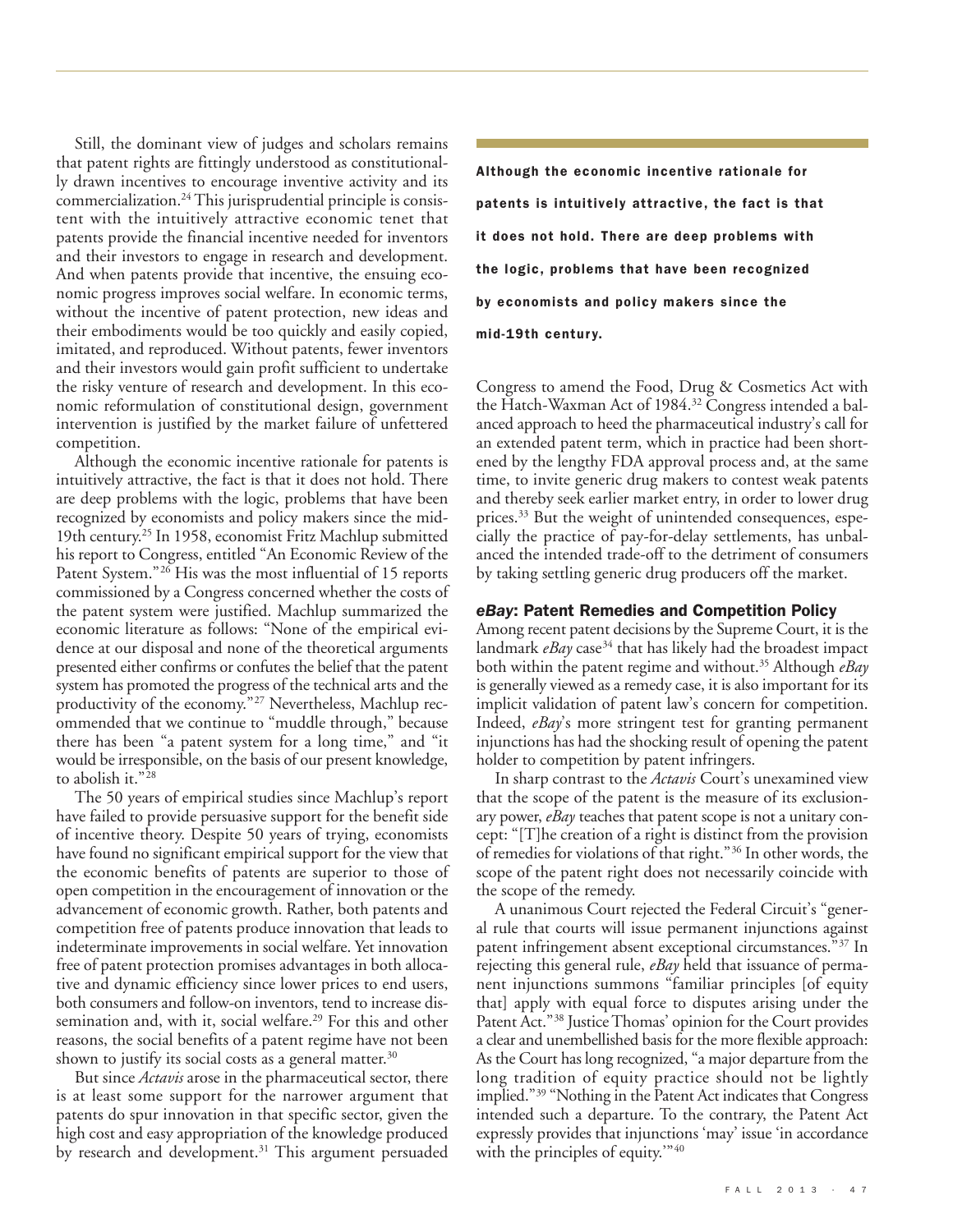In short, the statute instructs judges to apply traditional equity principles to weigh private and public interests in determining the scope of the injunction, an extraordinary remedy that by its nature limits the scope of competition. 41

Since the *eBay* decision, patent holders have found it more difficult to persuade courts to issue injunctions that restrain infringing competitors from selling or otherwise using inventions embodying the patent in suit. <sup>42</sup> As a result, more infringers are permitted to use the patent in suit to compete against the patent owner. Of course infringers do not get away free; they remain liable for damages and reasonable royalties. The patent holder thus is rewarded for his innovation; but the important point is that infringers are permitted to compete.

In jurisprudential terms, *eBay*'s distinction between property rights and property remedies should be understood as harboring a patent policy to promote competition, an equitable doctrine that allows infringers to compete against the owners with the patent in suit unless extraordinary circumstances warrant an injunction.

## *Actavis***: Missing the** *Bonito Boat* **and Sailing Wide of the** *eBay*

Neither the majority opinion nor the dissent in *Actavis* questioned the dominant view that pay-for-delay settlements raise an antitrust-patent policy conflict concerning the patent holder's right to exclude. In effect, the Court did not acknowledge the patent law's concern for competition that *Bonito Boats* explains. Nor did the Court acknowledge its *eBay* teaching that the patent regime does not grant an automatic right to exclude, but rather a more limited right subject to an internal patent-law limitation on a patent's exclusionary power. While determining the nature of the patent regime was not strictly necessary to adjudicate the antitrust issues before the Court in *Actavis*, lower courts may well be called upon to make that very determination.

**eBay***'s Application.* A patent owner in seeking an injunction asks the court to restrain infringing competitors on the ground that a patent justifies the restraint. Likewise, the defender of a pay-for-delay settlement asks the court to validate the private-agreement equivalent of an injunction. If the issue were framed in these terms, the *eBay* decision would require the branded drug maker (and its generic confederates) to persuade the court that the pay-for-delay provision satisfies patent law's test to restrain competitors—that on balance, the benefits and harms, public and private, tip in favor of keeping generic drug makers off the market. Only then would the settlement fall within the scope of the exclusionary remedy as prescribed by *eBay*. Likewise, only then should a pharmaceutical patent holder be permitted to deploy a settlement agreement to keep a generic competitor off the market. 43

Applying *eBay*'s traditional equity approach to a case like *Actavis* would require the court to determine whether the pay-for-delay settlement's restraint on competition should be approved in the circumstances. <sup>44</sup> The mere fact that the

private parties have agreed to the injunction-equivalent, however, is not a sufficient ground in itself to justify the payfor-delay agreement. In pay-for-delay cases, the parties that have agreed to the injunction equivalent all benefit from the settlement agreement's injunction-like delay of market entry (and the consequent loss of competition). A refusal to approve the settlement agreement and the consequent loss of those benefits do not cause irreparable private harm in the eyes of equity because the parties can repair to their patent infringement cases to litigate the claims and seek appropriate remedies. Moreover, still to be considered is the "public interest" factor that an equity court would weigh before issuing an injunction.

*Public Interest Factors.* In pay-for-delay settlement cases, a strong public interest factor would carry great weight against such weak claims of irreparable private harm: What would be the public harm, the anticompetitive effects of permitting Solvay to pay its generic rivals not to compete but to promote Androgel? Given U.S. antitrust's current definition of public interest, the inquiry would address the impact on consumers. A quick look at antitrust's traditional static efficiency analysis would likely conclude that, in the short run, permitting the settlement would restrain market entry, prolong monopoly prices, and maintain the associated allocative inefficiencies. A quick look at the effects on dynamic efficiency associated with traditional patent and recent antitrust policies would inquire into the longer-term impact on innovation, in particular the likely effects of higher input prices or second-best substitutes on follow-on inventors.

Since most, if not all, pay-for-delay agreements have been made in the pharmaceutical industry, one should also ask whether such agreements in that sector might confer public benefits specific to that industry. Even if there are, Congress appears to have addressed the balancing of those interests in the Hatch-Waxman Act itself. The law provides a trade-off: extending patent terms based on regulatory delay in exchange for earlier entry of generic competition. In pay-for-delay cases, special pleadings should be rejected because Congress has already legislated to promote the early entry to be blocked by the settlement agreements.

**eBay** *and the* **Actavis** *Rule of Reason. Actavis* rejected per se legality for pay-for-delay settlements. Instead, the Court concluded that the complicating presence of patent rights made antitrust's rule of reason appropriate. <sup>45</sup> A balancing approach to consider the particular circumstances seems equally appropriate from the patent perspective of *eBay*, which also rejected what amounted to a per se legality approach to permanent injunctions. Both the *eBay* injunction test and the *Actavis* rule of reason are fact-based determinations in the circumstances rather than per se approaches. But there is a significant difference between them, a difference in allocation of presumptions and burdens of proof.

According to *Actavis*, it is the antitrust plaintiff who must persuade the court that the settlement agreement is unrea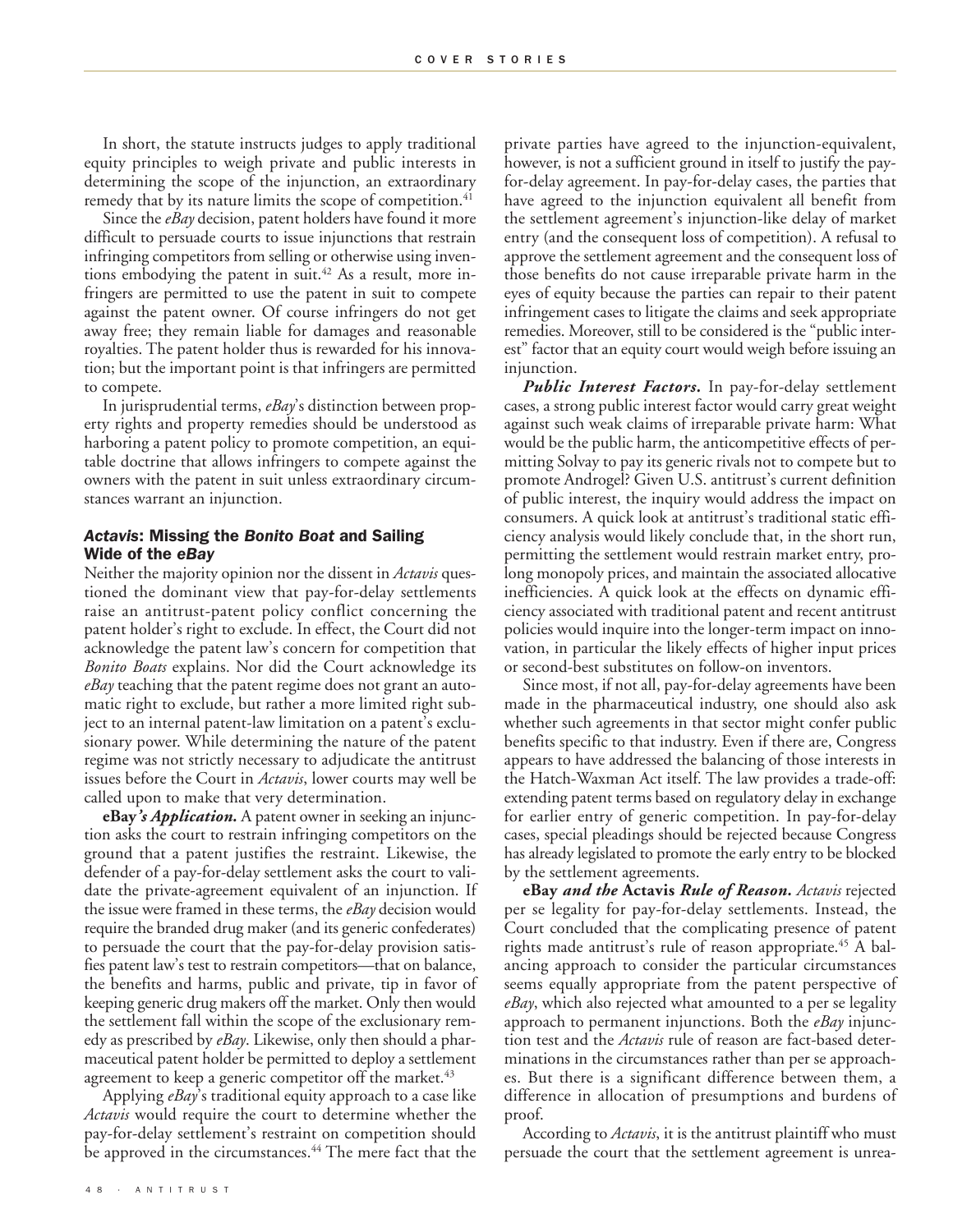sonable. The presumption of reasonableness lies with the parties to the agreement—the patent holder and generic competitors. Indeed, the Court explicitly rejected the argument for a presumption of unreasonableness or even the lesser call for a "quick-look" analysis. In a patent infringement suit, however, *eBay* requires the patent holder to persuade the court that an injunction lies in the particular circumstances. The patent holder's burden is warranted by the traditional equity doctrine that an injunction (which, after all, blocks market entry in patent cases) is an extraordinary remedy.

How much and what kind of proof is required to prove unreasonableness, however, is not the same in every case. Although the Court rejected the FTC's urging for a presumption of illegality or the propriety of a "quick-look" analysis "in the context we here discuss," it left to the lower courts "the structuring of the present rule-of-reason antitrust litigation" in light of the *California Dental* teaching that "[t]here is always something of a sliding scale in appraising reasonableness, and as such the quality of proof required should vary with the circumstances."46

Moreover, a trial court must shape its rule-of-reason inquiry according to the Court's explicit instruction to accommodate patent and antitrust policies. <sup>47</sup> In consequence, a trial court has the responsibility and authority to determine that the particular circumstances of a case call for inquiry into the competitive effects of a pay-for-delay settlement that is informed by *eBay*'s patent competition doctrine, an inquiry to determine whether a restraint is unreasonable in light of the public interest served by free competition. A pure *eBay* approach would shift to the patent holders (and the contracting generics) the burden of showing their agreement in restraint of competition to be reasonable in the circumstances.

Although *Actavis* did not adopt a pure *eBay* approach, Justice Breyer's majority opinion includes language suggesting that evidence of large "reverse" payments might warrant burden shifting at some point:

[A] reverse payment, where large and unjustified, can bring with it the risk of significant anticompetitive effects; one who makes such a payment may be unable to explain and to justify it; such a firm or individual may well possess market power derived from the patent; a court, by examining the size of the payment, may well be able to assess its likely anticompetitive effects along with its potential justifications without litigating the validity of the patent . . . . 48

Other scholars have already noted the doctrinal dissonance between this language and the opinion's call for a full blown rule of reason. <sup>49</sup> No matter how this dissonance is resolved, lower courts have a responsibility under *Actavis* (particularly in light of the logic of *eBay*) to consider whether, how, and when, a plaintiff has shown enough to create a presumption of anticompetitive harm and shift the burden to defendants. Indeed, the *Actavis* majority expressly adopts *California Dental* 's teaching that trial courts can "structure antitrust litigation so as to avoid, on the one hand, the use of antitrust theories too abbreviated to permit proper analysis and, on the other, consideration of every possible fact or theory irrespective of the minimal light it may shed on the basic question that of the presence of significant unjustified anticompetitive consequences."

#### **Practical Effects of** *Actavis*

The practical result of rejecting settlements like those in *Actavis* promises to be more trials on the merits in drug patent infringement suits. Although increased litigation has its costs, they are small in comparison to the public benefits of the expanded competition that would likely result, especially given that such trials so far have invalidated patent claims more than 70 percent of the time. 50

In antitrust cases contesting pay-for-delay settlements, trial courts should take heed of *Actavis*'s call for careful structuring of the litigation—structuring that takes into account the competition concerns that *Actavis* outlines. That call follows the instruction to include both patent and antitrust policies, thus providing ample room for lower courts to consider eBay's competition logic in light of *Bonito Boats*'s teaching that the patent regime rests on a baseline of free competition. Indeed, as lower courts work their way through antitrust cases that contest pay-for-delay settlements, their jurisprudence has the potential to revise the mainstream view of a fundamental conflict between patent and antitrust regimes regarding exclusionary rights by recognizing the import of the patent regime's indigenous competition policy.

- <sup>1</sup> 133 S. Ct. 2223 (2013), *rev'g* FTC v. Watson Pharms., Inc., 677 F.3d 1298 (11th Cir. 2012).
- <sup>2</sup> FTC v. Watson Pharms., Inc., 677 F.3d 1298, 1302 (11th Cir. 2012).
- <sup>3</sup> *Actavis*, 133 S. Ct. at 2231.
- <sup>4</sup> *Id.* at 2232 (citing United States v. Singer Mfg. Co., 374 U.S. 174 (1963)).

<sup>6</sup> *See id.* at 2230–32, 2240–42.

- <sup>8</sup> *Id.* at 2238.
- <sup>9</sup> Bonito Boats, Inc. v. Thunder Craft Boats, Inc., 489 U.S. 141, 151 (1989).
- <sup>10</sup> *Id.* at 146, 150 (citations and internal quotations omitted). Indeed, the patent prosecution process can be understood as a competition in ideas between those in the prosecuted invention and those in the prior art. *See* Rudolph J.R. Peritz, *Freedom to Experiment: Toward a Concept of Inventor Welfare*, 90 J. PAT. & TRADEMARK OFF. SOC'Y 245 (2008) [hereinafter Peritz, *Freedom to Experiment*], *available at* http://ssrn.com/author=75649.
- <sup>11</sup> *Bonito Boats*, 489 U.S. at 156; *see also id.* at 145–47 ("[T]he federal patent laws have embodied a careful balance between the need to promote innovation and the recognition that imitation and refinement through imitation are both necessary to invention itself and the very lifeblood of a competitive economy.").
- <sup>12</sup> The broader framework of free competition and property rights was introduced in RUDOLF J.R. PERITZ, COMPETITION POLICY IN AMERICA: HISTORY, RHETORIC, LAW (rev. ed. 2000) [hereinafter PERITZ, COMPETITION POLICY IN AMERICA]. The view of patent, copyright, trademark, and trade secret regimes as constructed on baselines of competition was developed in Rudolf J.R. Peritz, *Competition Policy and its Implications for Intellectual Property Rights in the United States*, *in* THE INTERFACE BETWEEN INTELLECTUAL PROPERTY

<sup>5</sup> *See id.* at 2231.

<sup>7</sup> *See id.* at 2233.